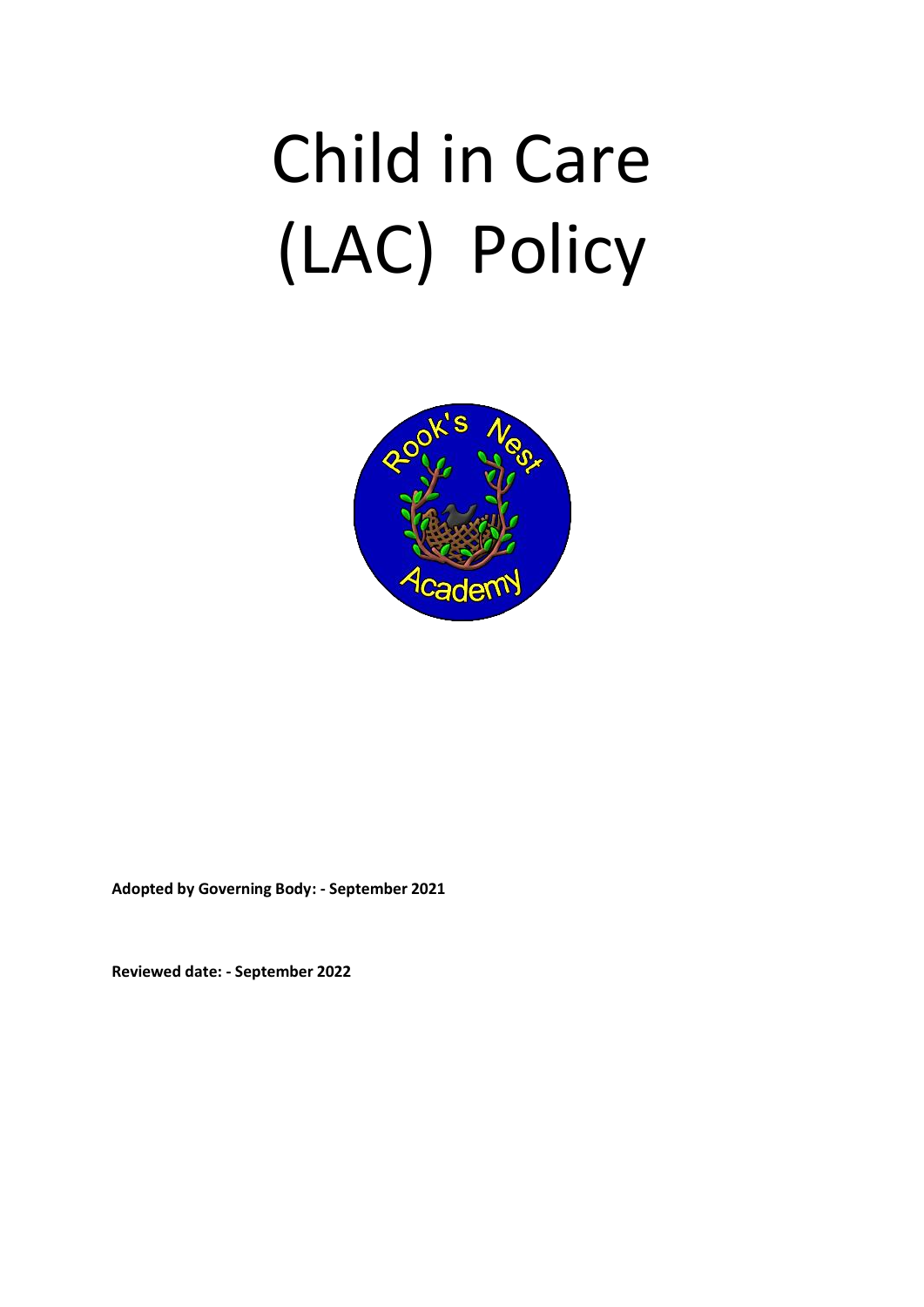# **Rook's Nest Academy Children in Care (Looked After Children's) Policy**

# **Rationale**

Children in Care (CIC) (LAC) are one of the most vulnerable groups in society. The majority of CIC children have suffered a disruptive childhood and experienced adverse events. It is nationally recognised that there is considerable educational under- achievement when compared to their peers. Evidence from Ofsted and statutory advisory bodies indicates that CIC often achieve poor exam success rates in comparison with the general population. Fewer CIC children progress to Higher Education or follow progression pathways that will lead to future economic success and well-being. In addition, Many CIC children have numerous changes in their placements resulting in a high level of disruption to their education.

#### **Legal Framework**

Under the Children and Families act 2014, a child is looked after by the Local Authority if he or she is in their care or provided with accommodation for more than 24 hours by the authority. They fall into four main groups:

- Children who are accommodated under a voluntary agreement with their parents (Section 20)
- Children who are the subjects of emergency orders for their protection (Sections 44)
- Children who are the subjects of a care order (section 31) or interim care order(Section 38)

Children who are cared for on a voluntary basis are "accommodated" by the local authority under Section 20 of the Children and Families Act 2014.

- There is no person who has parental responsibility for them
- The child is lost or abandoned
- The person who has been caring for him/her is prevented from providing him/her with suitable accommodation or care
- A child if it will safeguard or promote his/her welfare

The term "in care" refers only to children who are subject to a care order by the courts – this is where the local authority believes that the child has suffered or is likely to suffer 'significant harm' if he/she remains with his or her birth family. They may apply for a care order to assume parental responsibility for the child. While it is possible that children on care orders live with their parents or other family members if that is what the court decides, most will live with foster carers.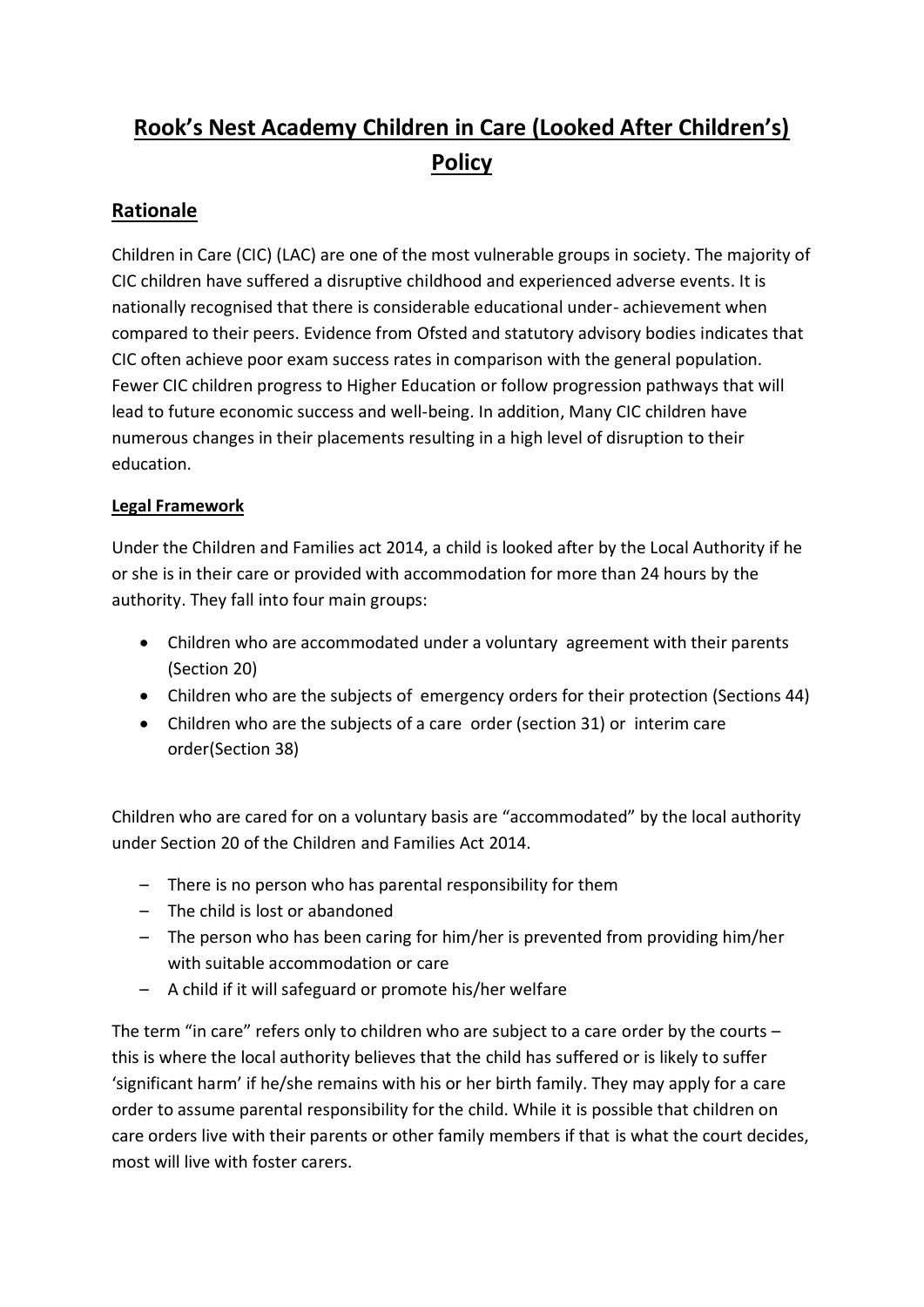For all children who receive more than 75 days of 'short breaks' in every 12 months CIC/LAC status applies and an Independent reviewing Officer is appointed. As the care arranged is not continuous academic attainment does not have to be reported in the same way to the DfE.

All these groups are said to be "Children in Care (CIC) / Looked After Children" (LAC). They may be looked after by the local authority (Wakefield) or in the care of another authority but attending our school.

## **The Policy**

#### Purpose

The purpose of our policy at Rook's Nest Academy is to promote the welfare, educational attainment, achievement and progression of Children in Care on the role of the Academy. The Local Authority (Wakefield) has a statutory role to play for all children in its care and acts as a Corporate Parent.

**The name of the Designated Teacher for Looked After Children Is Mrs Sarah Brooks, Inclusion manager.**

**The name of the Safeguarding Governor is Mrs Veronica Saville**

**The Designated Member of Staff for Looked After Children in Flyers is Mrs Veronica Saville.**

**Jackie Roper Virtual school Head, Wakefield Virtual school children and young people's service, Wakefield council, 01924 304139**

#### **The Role of the Designated Teacher for Looked After Children**

#### Within school

- Promote a culture of high expectations and aspirations for how looked after children learn
- Make sure the young person has a voice in setting learning targets
- Be a source of advice for staff about differentiated teaching strategies appropriate for individual children and in making full use of assessment for learning
- Make sure that Children in Care are prioritised in one-to-one tuition arrangements and that carers understand the importance of supporting learning at home
- Have lead responsibility for the development and implementation of the child's personal education plan (PEP) within school.
- To ensure that all staff, both teaching and non-teaching, have an understanding of the difficulties and educational disadvantage faced by CIC children and that staff understand the need for positive systems of support to overcome them.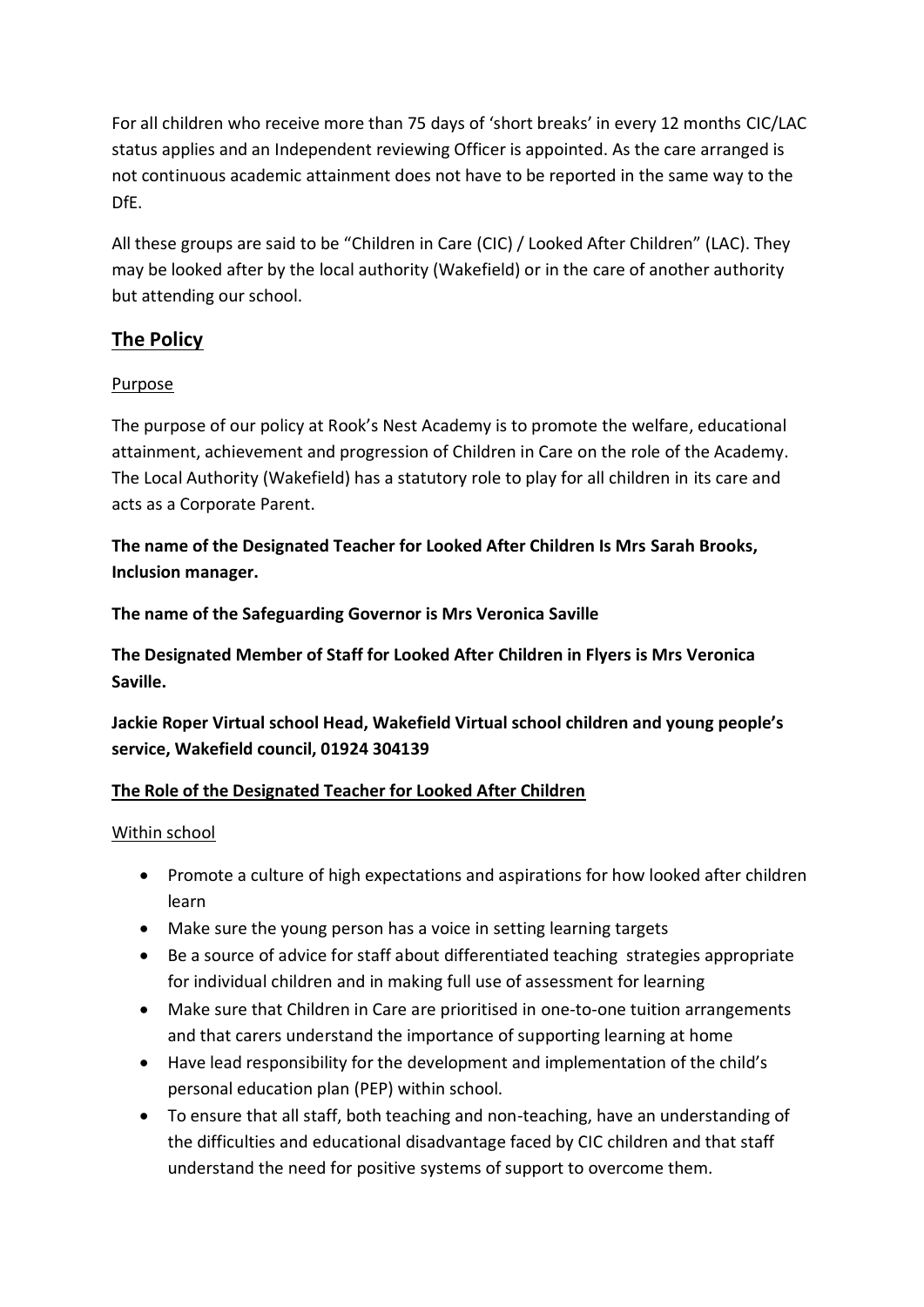- To ensure that the educational achievement of each child in care on role is monitored, tracked, promoted, and where relevant, accelerated.
- To intervene if there is evidence of individual under-achievement or absence from school.
- To ensure that the Pupil Premium funding and additional budget share funding, where relevant, is used to support the learning objectives for the student and that the impact of this resourcing is evidenced. (Please see attached Virtual school Pupil Premium Plus Policy)
- To inform members of staff of the general educational needs of Children in care, and to promote the involvement of these children in school homework clubs, extra curricular activities, home reading schemes, school councils, etc.
- To act as an advocate for Children in Care;
- To develop and monitor systems for liaising with carers, social workers and health professionals.
- To hold a supervisory brief for all CIC Children ensuring all relevant education and care information is available to school staff and carers, is used on a need to know basis to help the student overcome obstacles to learning and progress, and that this information is kept up-to –date.
- To report to the Governing Body at least on an annual basis on the outcome of Children in Care.

### Work with Individual Children in Care

- To enable the child to make a contribution to the educational aspects of their care plan (where appropriate);
- To ensure that each pupil has a Personal Education Plan. The PEP sets out appropriate targets and strategies to promote and accelerate their achievement of Children in Care and close the gap between them and their peers.
- Ensure that Pupil Premium that applies to CIC who have been in care for six months and over is targeted at improving attainment and achievements.
- To consult with the child or *an* adult and ensure that they have an appropriate adult who will attend school events e.g. parent evening, sports, drama and other events to provide support and encouragement

#### Liaison with other Partners

- To liaise with the member of staff responsible for monitoring children on the Child Protection register, ensuring that all CIC are safeguarded.
- To help co-ordinate education so that the Personal Education Plan can inform the child's care plan.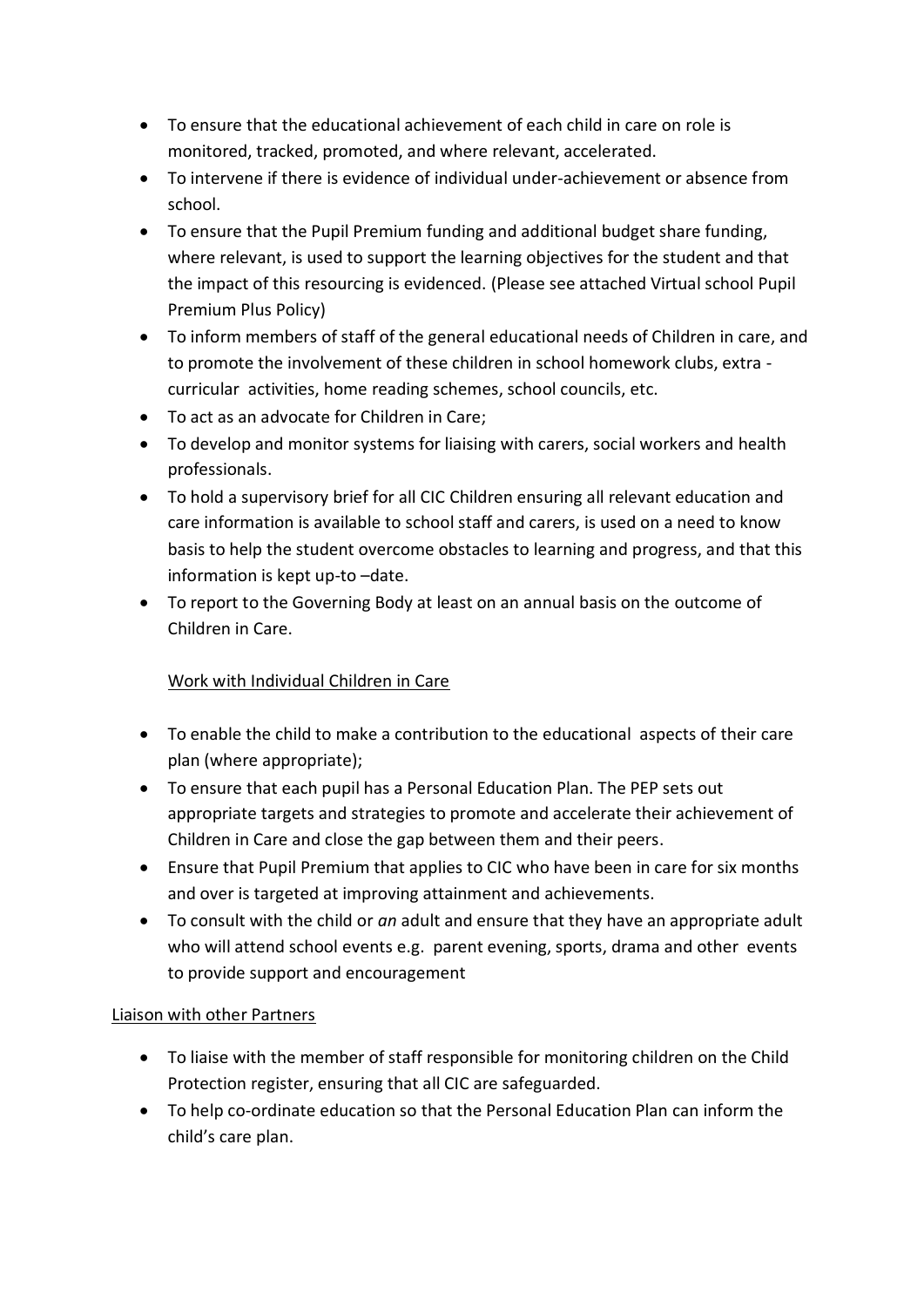- To attend, arrange for someone else to attend, or contribute in other ways to Children in Care at Care Plan and PEP meetings.
- For the Designated Person to be the named point of contact for other professionals.
- To ensure the speedy transfer of information or school records between agencies and other schools.
- To ensure that the school admits CIC in line with the Admissions Code of practice; schools should admit CIC separate to 'In Year Fair Access Protocols'.

#### **Training**

- To develop a knowledge of Vulnerable Children/ Education Inclusion procedures by attending training events organised by the Local Authority and other providers.
- To attend training for Designated Teachers as appropriate;
- To cascade training to school staff as appropriate

#### **The role of the Governing Body and the named Governor for Children in Care**

- The named governor will report to the Governing Body on an annual basis following the report of the Designated Teacher.
- Areas that may be reported are:
	- -The number of CIC in school
	- -The progress of CIC, as a discrete group, in comparison with the attainment and progress of other pupils.
	- The attendance of CIC, as a discrete group, compared to other pupils.
	- -The level of fixed term/ permanent exclusions and
	- -Pupil destinations after leaving school
- The named governor should be satisfied that the school's policies and procedures ensure that CIC have access to:
	- -The National Curriculum
	- Public examinations
	- Additional educational support
	- Extra -curricular activities
	- Pupil Premium allocations targeted to raising achievement

#### **Responsibility for Children in Care in School**

It is important that all teaching staff who are in contact with the CIC Child are aware that he/she is being looked after by the Local Authority. The responsibility for the transfer of this information should be that of the Head Teacher and/ or the Designated Teacher for Children in Care.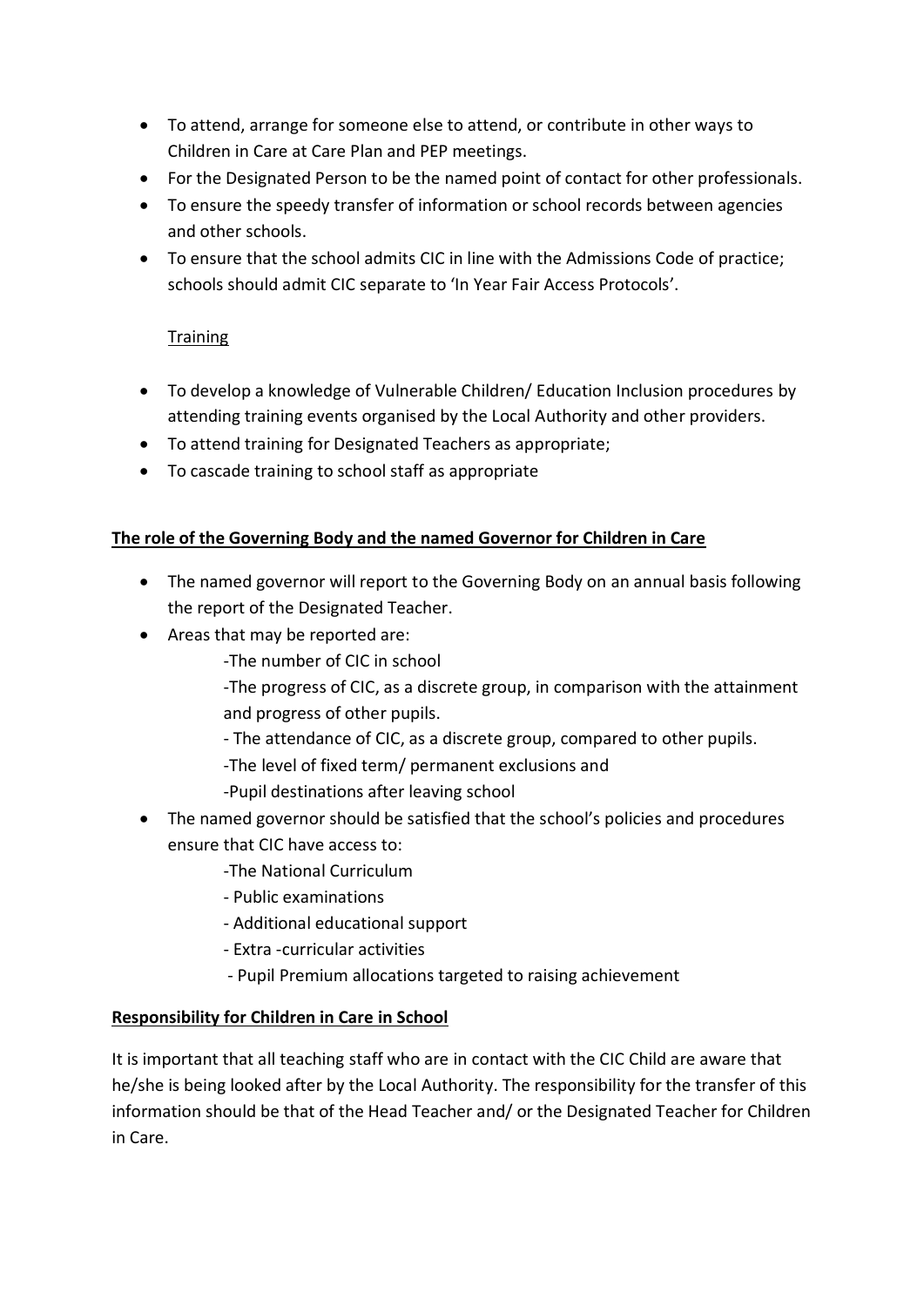It is appropriate for Learning Support Assistants to have knowledge that the young person is being looked-after only when they are directly involved with the teaching of the young person.

In the absence of their usual class teacher, some information regarding the child's circumstances should be shared with the teacher covering the class. The extent of this sharing should be determined by the Head Teacher or the Designated Teacher for Children in Care.

#### **Admission Arrangements**

On admission, records (including the PEP) will be requested from the pupil's previous school and a meeting will be held with the carer/parent/social worker. A date will be agreed for a new PEP within 20 school days of a new CIC being admitted. An appropriate school admissions meeting will take place.

#### **Involving the Young Person**

It is important that a young person is aware that information is being recorded regarding their personal circumstances. How this is shared with them clearly will depend on their age and understanding. The explanation should emphasise that the school, their carer and their social worker are all working together to help them achieve in school.

It is important to establish the child's view of their changed circumstances and what they want others to know. It is also important to ensure that a Social Worker/ teacher/carer prepares the child for situations when they may be asked about home e.g. by other pupils in the playground.

#### **Communication with Other Agencies**

Schools should ensure that copies of all reports (e.g. end of year reports) are forwarded to the young person's Social Worker in addition to the Foster Carer or Residential Social Worker. It should be agreed at the PEP meeting what information the parents will receive, this needs to be in line with the legal framework.

Schools and education and social work colleagues within Children's Services should endeavour to co-ordinate their review meetings e.g. to have an Annual or a Statement review and a Personal Education Plan or review.

It is important to exchange information between formal reviews if there are significant changes in the young person's circumstances e.g. If the school is considering a change of course, if there is a change of care placement or there are significant issues that will affect educational provision e.g. behaviour or attendance.